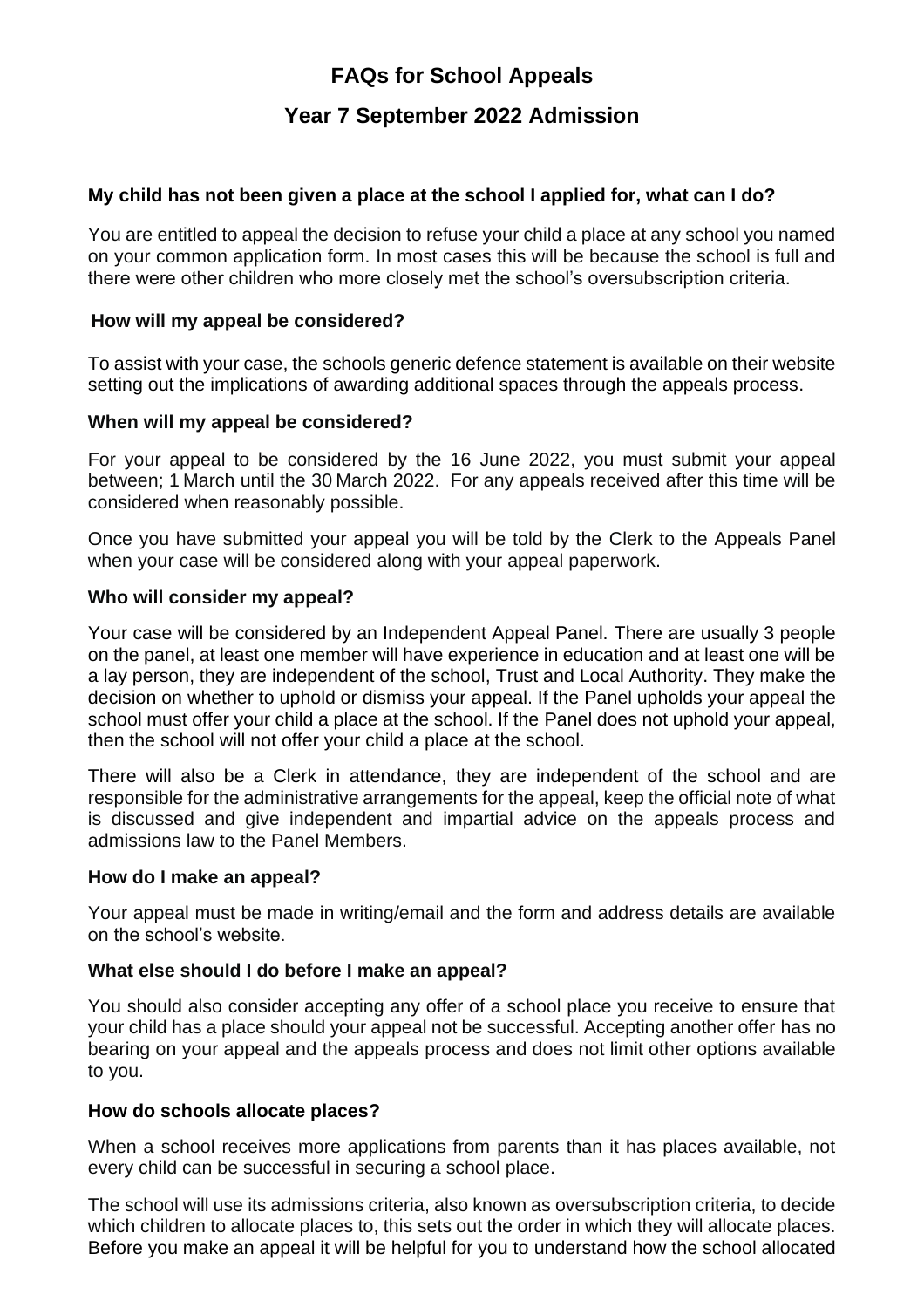their places, so you can understand why your child did not get a place. You can do this by looking at the school's generic defence on the school's website.

# **What information does this school give to the Panel?**

Here are some key questions and answers that the Panel would normally ask the school in relation to the school case. This information is given to the Panel. For further information please refer to the school's generic defence statement.

- How many appeals have been successful in previous years and did this result in the school having to exceed its Published Admissions Number? **None**
- How do the school organise the classes?

**All practical rooms and practical teaching capacity are designed and constructed to take account of the Year Group of 180. To admit a significant number of additional pupils raises issues of Health and Safety in these areas, particularly in the design and technology subjects, where numbers must not exceed health and safety guidance.** 

- How many additional students can be accommodated in each class without impacting the level of education received? **None**
- Are there any plans for the school to expand their facilities? **Whilst there are no immediate planned modifications to the school buildings to accommodate the increased numbers for the last three years, Governors have taken into account the school's ability to cope with the additional pupils admitted over the last 4 years and would not wish to exceed the PAN of 180 set for September 2022, as it is felt any higher number might compromise the health and safety of the students already on roll.**
- How do you measure the home/school distance and how do you ensure it is correct? **The Governors of The Robert Napier School have adopted Medway Council's criteria for measuring the nearness of children's homes to the school when allocating places. Distance\* will be measured by the shortest available safe walking route between home and school, as measured by Medway Council's Geographical Information System and as defined in the Medway Co-ordinated Admission Scheme.**
- If the Panel decided that the school could admit additional pupils, what would be the

impact on the school, in particular in relation to Health and Safety issues?

o What strategies are you able to put in place to ease the problem?

**See previous answer above regarding the impact on health and safety of students on roll. In addition, during 2014, Medway Council determined the school's Indicated Admission Number (IAN) based on classroom capacity at 180 places. The Governors accepted this number as our Planned Admission Number (PAN). A survey carried out by Medway Council in 2005 indicated that many rooms within the school were now considered undersized. In 2018, 8 prefabricated classrooms were decommissioned due to their age and inefficiency of use. Classrooms are designed to take 30 pupils, and furniture and equipment provided accordingly. The capacity of the school historically has been 8 forms of entry, i.e. 210 in each Year Group, but with the reduction in classrooms, the school is now only fit for 6 forms of entry.**

# **What information should I give to the Panel?**

It's important that you clearly set out the reasons why your child should have a place at your choice of school. As your appeal will be conducted as a paper based exercise only and there will be no further opportunity for the Panel to ask you any individual questions in relation to your case.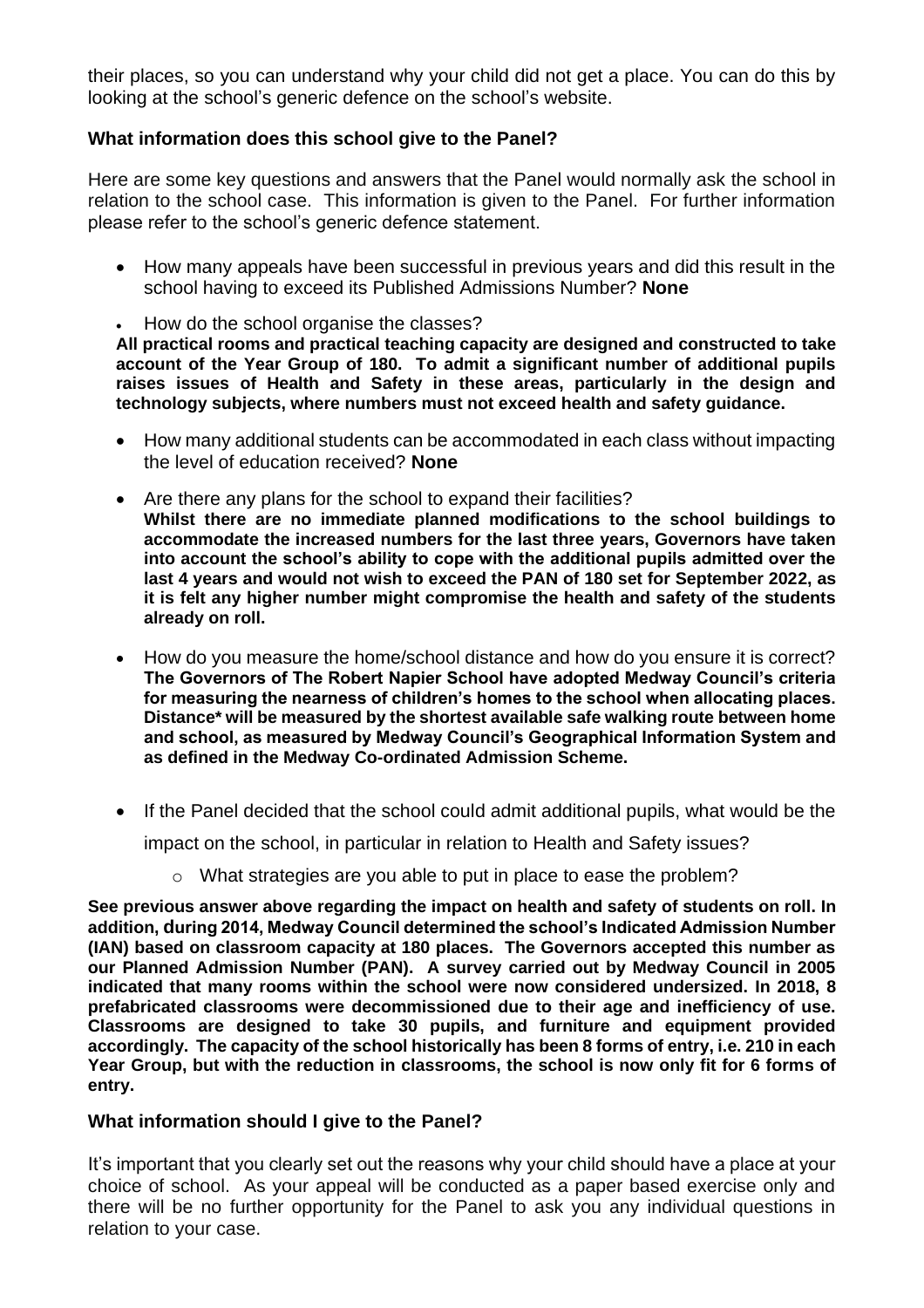You can make an appeal because you want your child to attend a particular school over any other, but the stronger your reasons, the better chance you have of your appeal being successful. You should focus on what the school can offer that meets your child's needs. This can include;

- what the school can offer that other schools cannot
- what the impact will be on your child in not attending the school of your choice.

Every school has a Published Admission Number (PAN). The PAN is the maximum number of pupils that they will admit to each year group. You may believe that the school could take additional pupils, if so, you could ask the school to provide you with information to help you make your case.

You can also appeal if you believe that the admission authority did not apply their admission arrangements properly and if they had applied them properly, they would have offered your child a place at the school. You should explain why you believe this is the case and refer to the part of the admission arrangements that you believe has not been applied properly.

You may wish to incorporate answers to some of the following questions that Panel Members would usually ask when relevant. Remember, there will be no further opportunity for the Panel to ask you any individual questions in relation to your case.

- Have you visited the school?
- What did you like about the school?
- When you looked round other schools what was it about **this** school that makes you believe it's the right/only school for your child?
- What can the school you want provide for your child that the offered school cannot?
- How will you get your child to the school allocated?
- What's the journey like to the school allocated?
- Are there any health/equality act issues raised in the case?
- What are the problems you will face if he/she does not get a place at the school?
- What support do you have locally?

# **Is there anything that the Panel will not accept?**

Yes. Examples of school work your child may have undertaken will not be accepted as the Panel will not be able to make a proper judgement about its quality. The members would have nothing to measure it against and would not know the depth of the work submitted. Also, they would not know whether the work had been carried out unaided.

# **Where do I send my appeal?**

You must submit your appeal directly to the school in the first instance either by email or post. Your appeal form **must not** be sent to your Local Authority.

# **Can I submit additional evidence after the deadline submitting my appeal?**

It is suggested that you provide all of your information at the time of appealing, however if you cannot send all the information and supporting evidence you want to at the time you submit your appeal, it's important you send it at your earliest convenience.